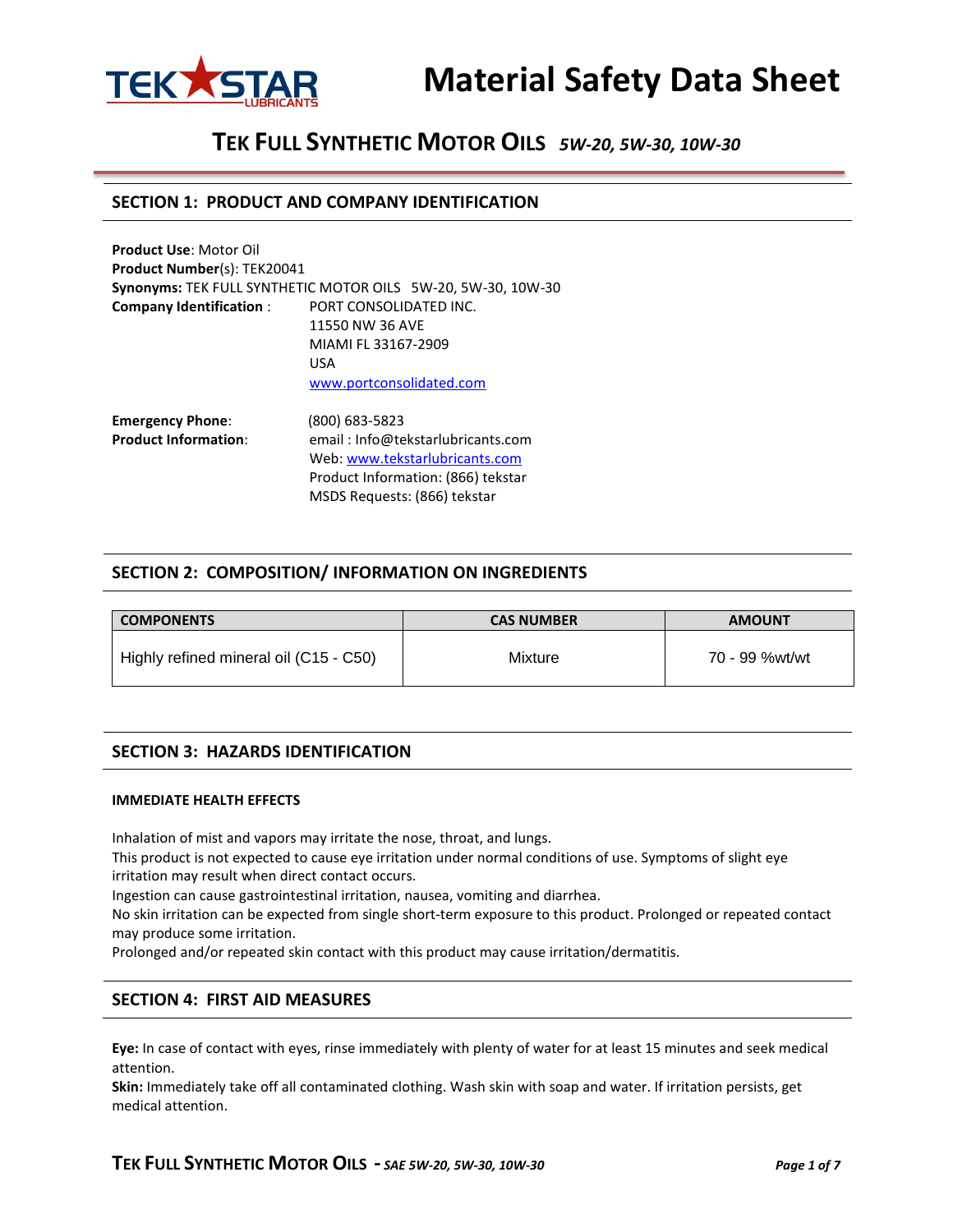

# **TEK FULL SYNTHETIC MOTOR OILS** *5W-20, 5W-30, 10W-30*

**Ingestion:** If the material is swallowed, get immediate medical attention or advice -- Do not induce vomiting. **Inhalation:** If gas/fume/vapor/dust/mist from the material is inhaled, remove the affected person immediately to fresh air. If irritation persists, get medical attention.

**Note to Physicians:** Treat symptomatically.

### **SECTION 5: FIRE FIGHTING MEASURES**

**Specific Methods:** Use water to cool fire-exposed containers, structures, and to protect personnel. **Specific Hazards:** Water or foam may cause frothing if the product is heated above 93 degrees C (200 degrees F). Combustion may produce the following products: Oxides of carbon, nitrogen, and phosphorus.

Decomposition of this product may yield hydrogen sulfide and sulfur dioxide.

Upon decomposition, this product emits carbon monoxide, carbon dioxide and/or low molecular weight hydrocarbons.

Empty container(s) may retain product residue -- solid, liquid, and/or vapor -- and can be dangerous. Do not pressurize, cut, weld, braze, solder, drill, grind, or expose such containers to heat, flame, sparks, static electricity, or other sources of ignition. They may explode and cause injury or death.

**Extinguishing Media:** Use dry chemical, foam, carbon dioxide or water fog. Water or foam may cause frothing. Carbon dioxide and inert gas can displace oxygen. Use caution when applying carbon

dioxide or inert gas in confined spaces.

**Protection of Fire Fighters:** Firefighters must use full bunker gear including NIOSH-approved positive pressure selfcontained breathing apparatus to protect against potential hazardous combustion or decomposition products and oxygen deficiencies.

### **SECTION 6: ACCIDENTAL RELEASE MEASURES**

**Spill Management:** Do not touch damaged containers or spilled material unless wearing appropriate protective equipment. Slipping hazard; do not walk through spilled material. Stop leak if you can do so without risk. For small spills, absorb or cover with dry earth, sand, or other inert non-combustible absorbent material and place into waste containers for later disposal. Contain large spills to maximize product recovery or disposal. Prevent entry into waterways or sewers. In urban area, cleanup spill as soon as possible. In natural environments, seek cleanup advice from specialists to minimize physical habitat damage. This material will float on water. Absorbent pads and similar materials can be used. Comply with all laws and regulations.

**Reporting:** Report spills to local authorities as appropriate or required.

#### *SECTION 7: HANDLING AND STORAGE*

**Handling:** Keep containers closed and do not handle or store near heat, sparks, or any other potential ignition sources. Avoid contact with oxidizing agents. Never siphon by mouth. Avoid contact with eyes, skin, and clothing. Avoid contamination and extreme temperatures.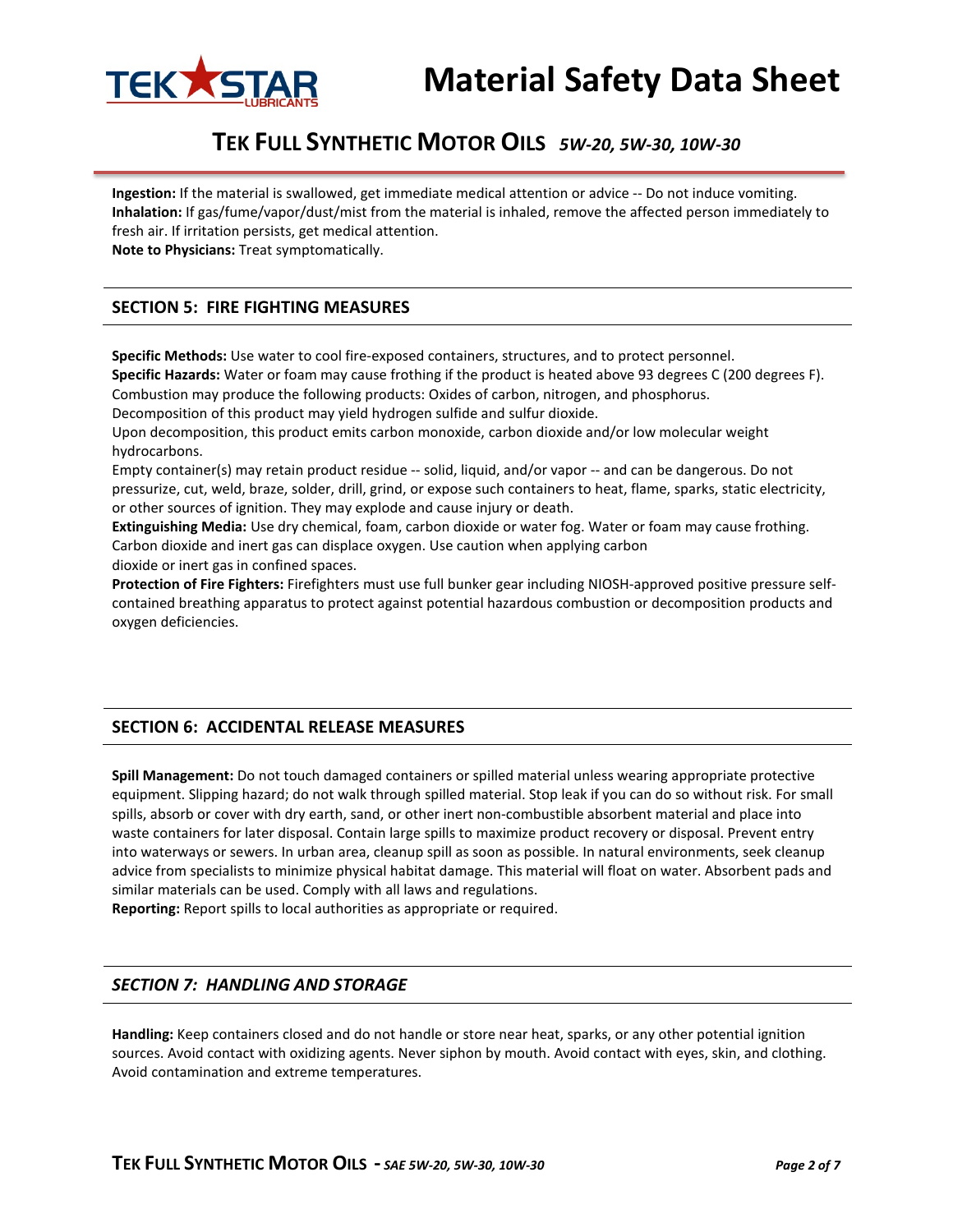

# **TEK FULL SYNTHETIC MOTOR OILS** *5W-20, 5W-30, 10W-30*

Empty containers may contain product residues that can ignite with explosive force. Drain and purge equipment, as necessary, to remove material residues. Follow proper entry procedures, including compliance with 29 CFR 1910.146 prior to entering confined spaces such as tanks or pits. Use appropriate respiratory protection when concentrations exceed any established occupational exposure level (See Section 8). Promptly remove contaminated clothing. Wash exposed skin thoroughly with soap and water after handling.

Do not pressurize, cut, weld, braze solder, drill, grind or expose containers to flames, sparks, heat or other potential ignition sources. Protect containers against physical damage. Consult appropriate federal, state and local authorities before reusing, reconditioning, reclaiming, recycling or disposing of empty containers and/or waste residues of this product.

**Storage:** Keep container tightly closed. Store in a cool, dry, well-ventilated area. Store only in approved containers. Do not store with strong oxidizing agents. Do not store at elevated temperatures. Avoid storing product in direct sunlight for extended periods of time. Storage area must meet OSHA requirements and applicable fire codes. Consult appropriate federal, state and local authorities before reusing, reconditioning, reclaiming, recycling or disposing of empty containers or waste residues of this product.

#### **SECTION 8: EXPOSURE CONTROLS/PERSONAL PROTECTION**

#### **GENERAL CONSIDERATIONS:**

Use good personal hygiene practices. Wash hands and other exposed skin areas with plenty of mild soap and water before eating, drinking, smoking, use of toilet facilities, or leaving work. DO NOT use gasoline, kerosene, solvents or harsh abrasives as skin cleaners. Since specific exposure standards/control limits have not been established for this product, the "Oil Mist, Mineral" exposure limits shown below are suggested as minimum control guidelines.

#### **ENGINEERING CONTROLS:**

Provide exhaust ventilation or other engineering controls to keep the airborne concentrations of mists and/or vapors below the recommended exposure limits (see below). An eye wash station and safety shower should be located near the work-station.

#### **PERSONAL PROTECTIVE EQUIPMENT**

Personal protective equipment should be selected based upon the conditions under which this material is used. A hazard assessment of the work area for PPE requirements should be conducted by a qualified professional pursuant to OSHA regulations. The following pictograms represent the minimum requirements for personal protective equipment. For certain operations, additional PPE may be required.

**Eye/Face Protection:** Safety glasses equipped with side shields are recommended as minimum protection in industrial settings. Wear goggles if splashing or spraying is anticipated. Wear goggles and face shield if material is heated above 125°F (51°C). Have suitable eye wash water available.

**Hand Protection:** None required for incidental contact. Use gloves constructed of chemical resistant materials such as heavy nitrile rubber if frequent or prolonged contact is expected. Use heat-protective gloves when handling product at elevated temperatures.

**Body Protection:** Avoid prolonged or repeated skin contact. Use clean protective clothing if splashing or spraying conditions are present such as long-sleeved garment. Remove oil contaminated clothing and launder before reuse. Heavily contaminated clothing and leather goods should be removed promptly and cleaned or discarded.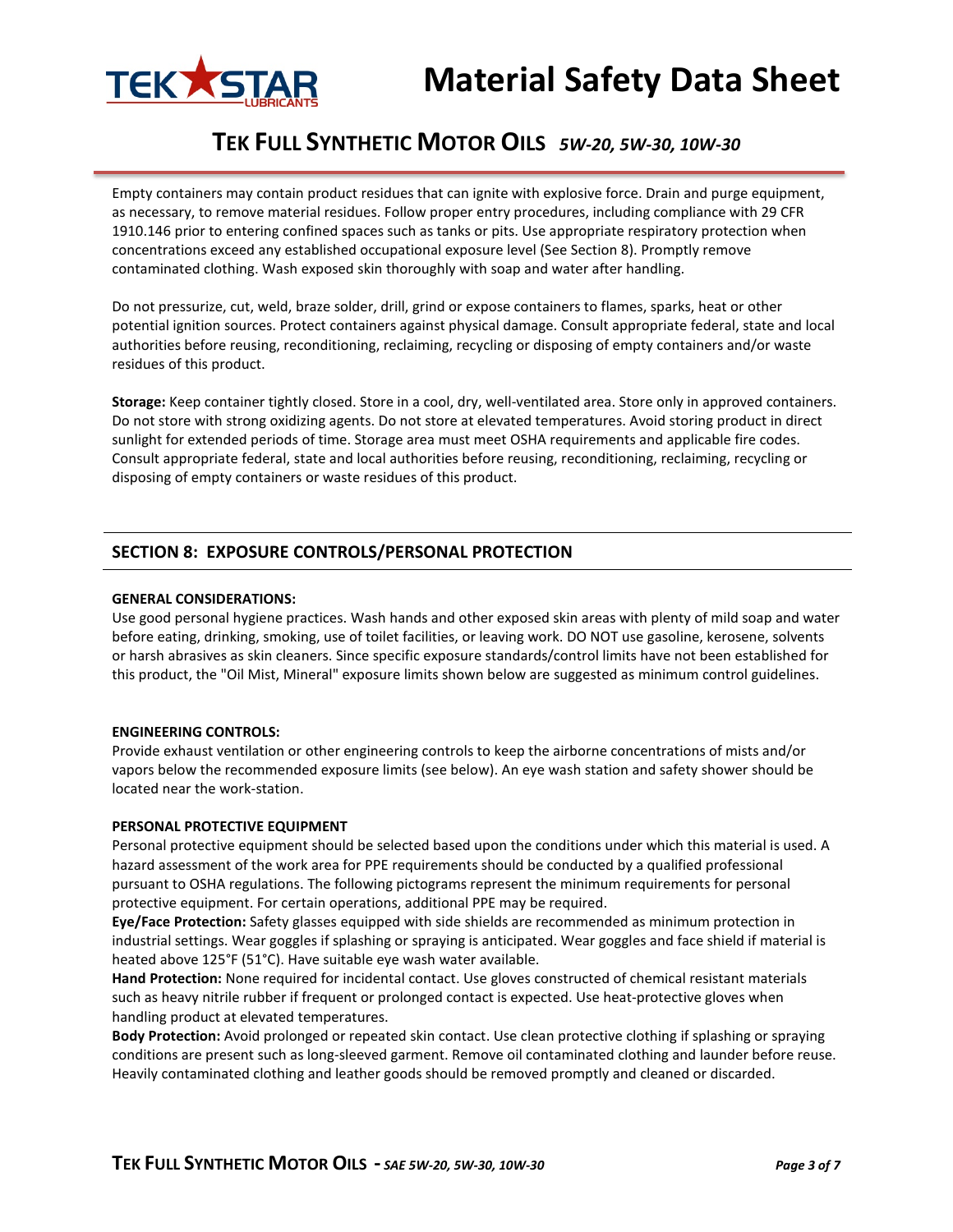

# **TEK FULL SYNTHETIC MOTOR OILS** *5W-20, 5W-30, 10W-30*

**Respiratory Protection:** If engineering controls do not maintain airborne concentrations to a level which is adequate to protect worker health, an approved respirator must be worn. Respirator selection, use and maintenance should be in accordance with the requirements of OSHA Respiratory Protection Standard 29 CFR 1910.134 and/or Canadian Standard CSA Z94.4.

#### **SECTION 9: PHYSICAL AND CHEMICAL PROPERTIES**

**Attention: the data below are typical values and do not constitute a specification.**

**Color:** Amber **Physical State:** Liquid **Odor:** Petroleum odor **pH:** Not Applicable **Vapor Pressure:** <0.01 mmHg @ 37.8 °C (100 °F) **Vapor Density** (Air = 1): >1 **Boiling Point:** 315°C (599°F) **Solubility:** Soluble in hydrocarbons; insoluble in water **Freezing Point:** Not Applicable **Specific Gravity:** 7 @ 15.6°C (60.1°F) / 15.6°C (60.1°F) (Typical) **Density:** 0.85 kg/l @ 15°C (59°F) (Typical) **Viscosity:** 41.6 - 63.2 mm2/s @ 40°C (104°F) **Evaporation Rate:** No data available

### **SECTION 10: STABILITY AND REACTIVITY**

**Chemical Stability:** This material is considered stable under normal ambient and anticipated storage and handling conditions of temperature and pressure.

**Hazardous Polymerization** Not expected to occur.

**Conditions to Avoid:** Keep away from extreme heat, sparks, open flame, and strongly oxidizing conditions. **Materials Incompatibility:** Strong oxidizers.

**Hazardous Decomposition Products**: Decomposition of this product may emit oxides of nitrogen and carbon monoxide.

Decomposition of this product may yield oxides of phosphorus.

Decomposition of this product may emit oxides of sulfur.

Irritating and/or toxic gases may be emitted upon the product's decomposition.

#### **SECTION 11: TOXICOLOGICAL INFORMATION**

**Inhalation:** Exposure to oil mist/fume/vapor may cause respiratory tract irritation.

**Skin Contact:** Prolonged or repeated contact with this product may dry and/or defat the skin.

**Chronic (Long Term) Toxicity:** Animal testing data indicate that the reproductive effect (Testicular Atropy) from exposure to ZINC DIALKYL DITHIOPHOSPHATE is a non-specific chemical effect and is caused by stressing the animals due to severe skin irritation and weight loss.

In some laboratory animal studies ZINC DIALKYL DITHIOPHOSPHATE compounds are suspect of mutagenic effects.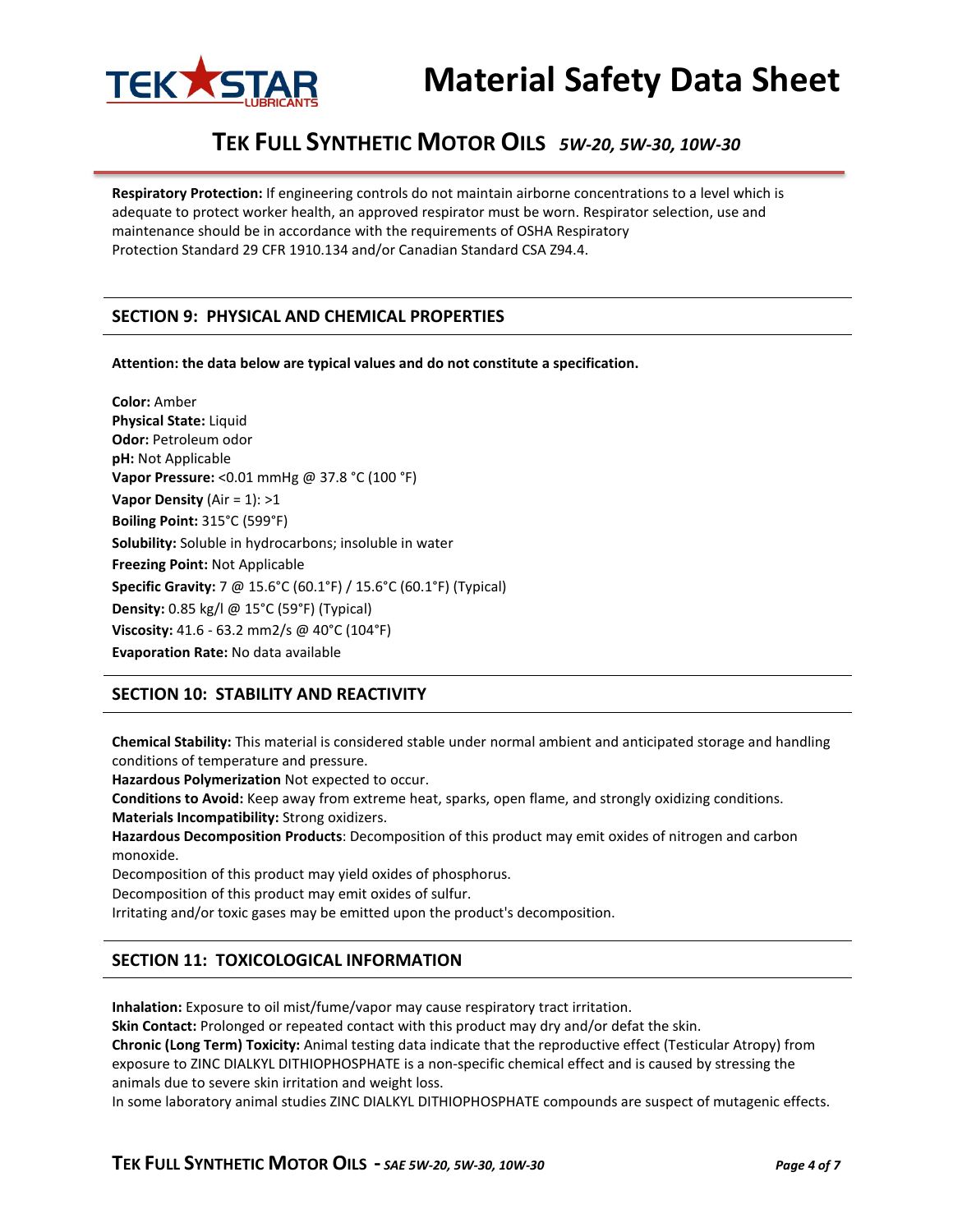

# **TEK FULL SYNTHETIC MOTOR OILS** *5W-20, 5W-30, 10W-30*

Continuous long term contact with used motor oil has caused skin cancer in animal tests. Base oil severely refined: Not carcinogenic in animal studies. Representative material passes IP-346, Modified Ames test, and/or other screening tests.

**SECTION 12: ECOLOGICAL INFORMATION**

# **ECOTOXICITY**

Analysis for ecological effects has not been conducted on this product. However, if spilled, this product and any contaminated soil or water may be harmful to human, animal, and aquatic life. Also, the coating action associated with petroleum and petroleum products can be harmful or fatal to aquatic life and waterfowl.

#### **ENVIRONMENTAL FATE**

An environmental fate analysis is not available for this specific product. Plants and animals may experience harmful or fatal effects when coated with petroleum products. Petroleum-based (mineral) lubricating oils normally will float on water. In stagnant or slow-flowing waterways, an oil layer can cover a large surface area. As a result, this oil layer might limit or eliminate natural atmospheric oxygen transport into the water. With time, if not removed, oxygen depletion in the waterway may be sufficient to cause a fish kill or create an anaerobic environment. This material contains phosphorus which is a controlled element for disposal in effluent waters in most sections of North America. Phosphorus is known to enhance the formation of algae. Severe algae growth can reduce oxygen content in the water possibly below levels necessary to support marine life.

#### **SECTION 13: DISPOSAL CONSIDERATIONS**

**Waste from Residues:** Dispose of waste material according to Local, State, Federal, and Provincial Environmental Regulation.

Empty containers may contain hazardous residues (vapors, liquid, and/or solid). Do not reuse the empty container without commercial cleaning or reconditioning.

Take used motor oils to a used oil collection center.

**Contaminated Packaging:** No consideration given when disposed of according to local, state, and Federal regulations.

#### **SECTION 14: TRANSPORT INFORMATION**

The description shown may not apply to all shipping situations. Consult 49CFR, or appropriate Dangerous Goods Regulations, for additional description requirements (e.g., technical name) and mode-specific or quantity-specific shipping requirements.

**U.S. Department of Transportation (DOT) 49 - CFR 172.101 US DOT Status:** Not regulated by the U.S. Department of Transportation as a hazardous material **Proper Shipping Name:** Not regulated. **Hazard Class:** Not regulated. **Packing Group:** Not applicable. **UN/NA Number:** Not regulated **Reportable Quantity:** A Reportable Quantity (RQ) has not been established for this material. **Emergency Response Guide No.:** Not applicable.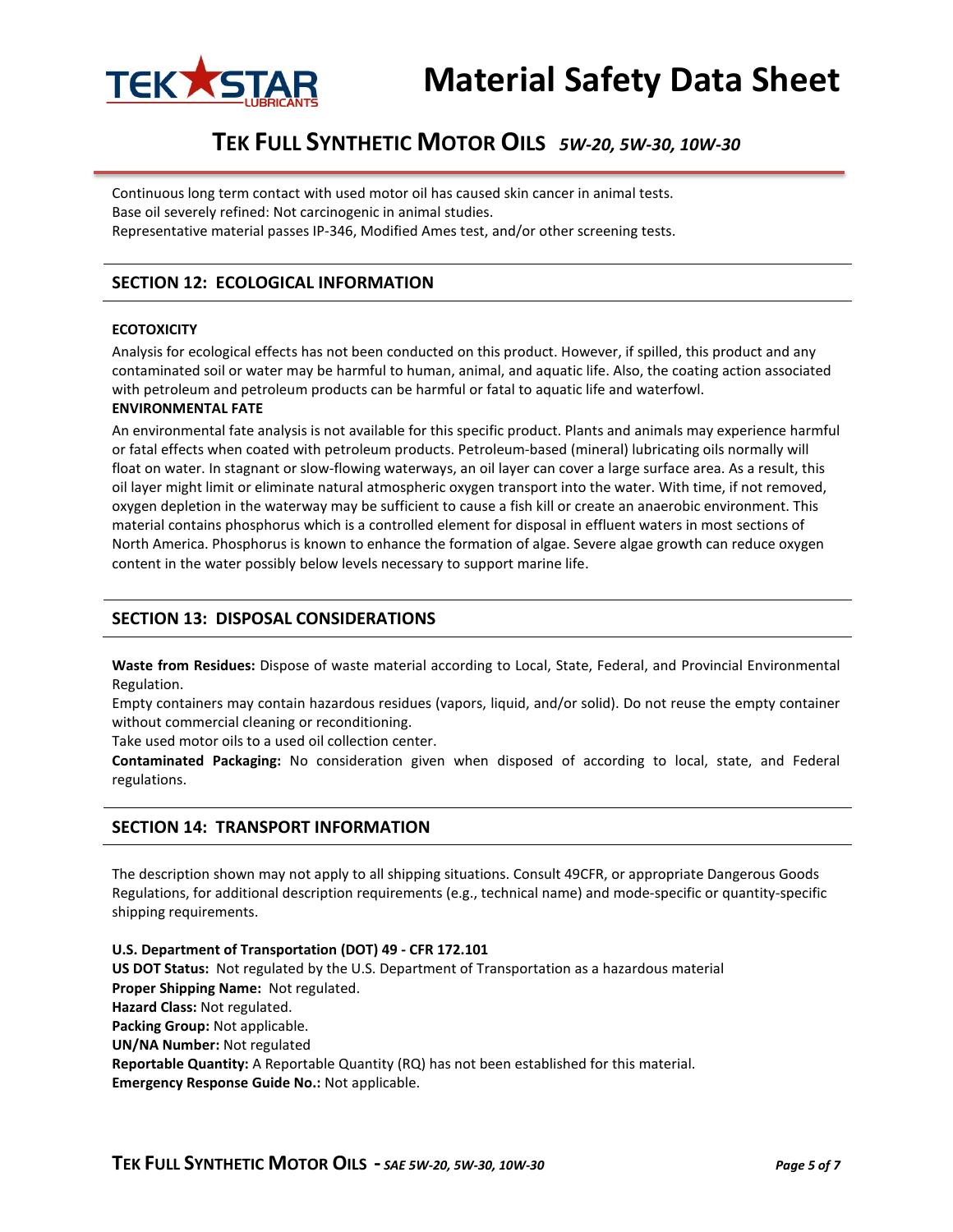



### **TEK FULL SYNTHETIC MOTOR OILS** *5W-20, 5W-30, 10W-30*

#### **SECTION 15: REGULATORY INFORMATION**

**TSCA Inventory:** This product and/or its components are listed on the Toxic Substances Control Act (TSCA) inventory.

**SARA 302/304 Emergency Planning and Notification:** The Superfund Amendments and Reauthorization Act of 1986 (SARA) Title III requires facilities subject to Subparts 302 and 304 to submit emergency planning and notification information based on Threshold Planning Quantities (TPQs) and Reportable Quantities (RQs) for "Extremely Hazardous Substances" listed in 40 CFR 302.4 and 40 CFR 355. No components were identified.

**SARA 311/312 Hazard Identification:** The Superfund Amendments and Reauthorization Act of 1986 (SARA) Title III requires facilities subject to this subpart to submit aggregate information on chemicals by "Hazard Category" as defined in 40 CFR 370.2. This material would be classified under the following hazard categories: No SARA 311/312 hazard categories identified.

**SARA 313 Toxic Chemical Notification and Release Reporting:** This product contains the following components in concentrations above de minimis levels that are listed as toxic chemicals in 40 CFR Part 372 pursuant to the requirements of Section 313 of SARA: No components were identified.

**CERCLA:** The Comprehensive Environmental Response, Compensation, and Liability Act of 198 (CERCLA) requires notification of the National Response Center concerning release of quantities of "hazardous substances" equal to or greater than the reportable quantities (RQ's) listed in 40 CFR 302.4. As defined by CERCLA, the term "hazardous substance" does not include petroleum, including crude oil or any fraction thereof which is not otherwise specifically designated in 40 CFR 302.4. Chemical substances present in this product or refinery stream that may be subject to this statute are:

Zinc and Zinc Compounds, Concentration: <1%.

**Clean Water Act (CWA):** This material is classified as an oil under Section 311 of the Clean Water Act (CWA) and the Oil Pollution Act of 1990 (OPA). Discharges or spills which produce a visible sheen on waters of the United States, their adjoining shorelines, or into conduits leading to surface waters must be reported to the EPA's National Response Center at (800) 424-8802.

**California Proposition 65:** This material may contain the following components which are known to the State of California to cause cancer, birth defects or other reproductive harm, and may be subject to the requirements of California Proposition 65 (CA Health & Safety Code Section 25249.5):

Toluene: <0.0005%

**New Jersey Right-to-Know Label:** Motor oil

**Additional Remarks:** No additional regulatory remarks.

#### **SECTION 16: OTHER INFORMATION**

#### **HMIS and NFPA Hazard Class Information:**

**HMIS Hazard Class: Health:** 1 (Slight) Flammability: 1 (Slight) Physical Hazard: 0 (Least) **NFPA Hazard Class:Health:** Health: 0 (Least) Flammability: 1 (Slight) Instability: 0 (Least)

Date of issue: 01/01/2014

Disclaimer or Expressed and Implied Warranties: